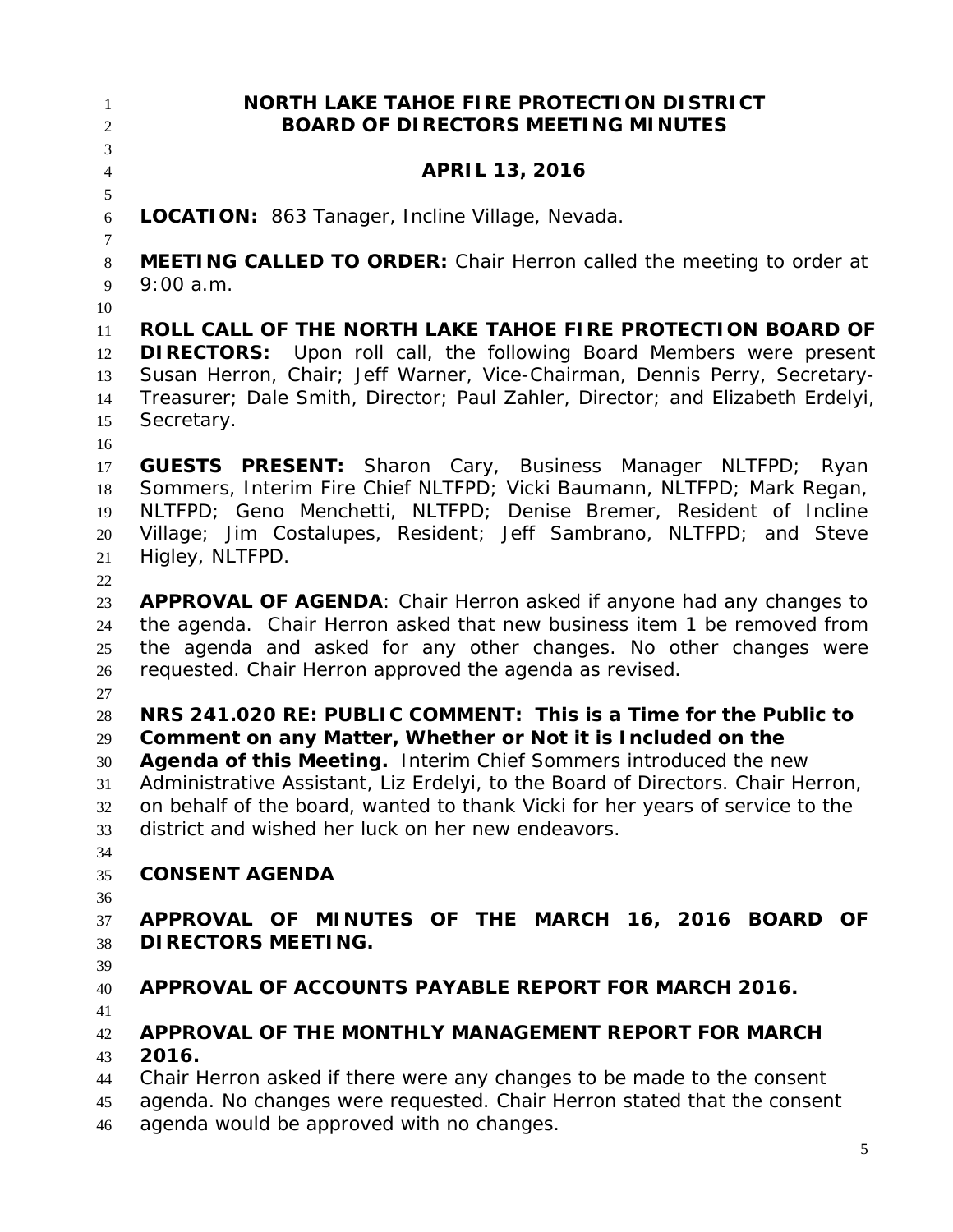## **NEW BUSINESS:**

**1. Discussion of and possible action to establish a date for a Public** 

**Hearing regarding Resolution Number 16-01 Ordinance Setting** 

## **Services Fees for Fire & Safety Activities.**

Removed from agenda.

## 

## **2. Review and Discussion of the Fiscal Year 2016 – 2017 Preliminary Budget**

 Business Manager Cary reviewed the budget items summary page. The proposed tax rate for the District is .6291 for this current year. This tax rate has not changed for the last 3 years and is lower than the State's proposed tax rate of .6530.

 The estimated revenue for Fuels Reimbursements has dropped from FY15-16 to FY16-17 and is the biggest reason for the change in expected revenue for the District. The percent change is -18.36%. Total projected revenues for FY16-17 are \$14,260,791.

 Total expenses estimated for FY16-17 are \$15,518,109. The District is planning not to fill 3 positions currently available. The increase in expenses from FY15-16 to FY16-17 is mainly for the cost to add 3 additional staff positions including the IT Trainee, Mechanic Trainee and Fire Inspector. The reason for the two trainee positions is that the current employees will be retiring soon and to have a successorship program in place to ensure a smooth transition. Chair Herron asked whether these positions would be effective July 1, 2016. Interim Chief Sommers responded that in their planning, both he and

Business Manager Cary budgeted these positions to begin in FY16-17.

Business Manager Cary reviewed the changes to page 9 for Fire Prevention,

which included the addition of a Fire Inspector. The Fire Inspector position

 has been vacant for some time but due to increasing work load and demand on the Assistant Fire Marshall/Battalion Chief with new construction, permits,

 inspections and remodeling in the Incline Village area, she and Interim Chief Sommers are requesting to reinstate the Fire Inspector position, which is an

- authorization request for the Board to consider.
- 

 Director Perry asked for clarification on the difference between the beginning and ending fund balances. Business Manager Cary explained that the main difference is the unfilled positions that the District is not planning on filling during the FY16-17.

Director Perry inquired about the District's remaining fund balance and what

 we are required to have. Business Manager Cary explained that on page 23, under the 5 Year Plan tab, the District is required to keep 4% of our

- 
- operating expenses from the previous year, which is \$607,000. This is what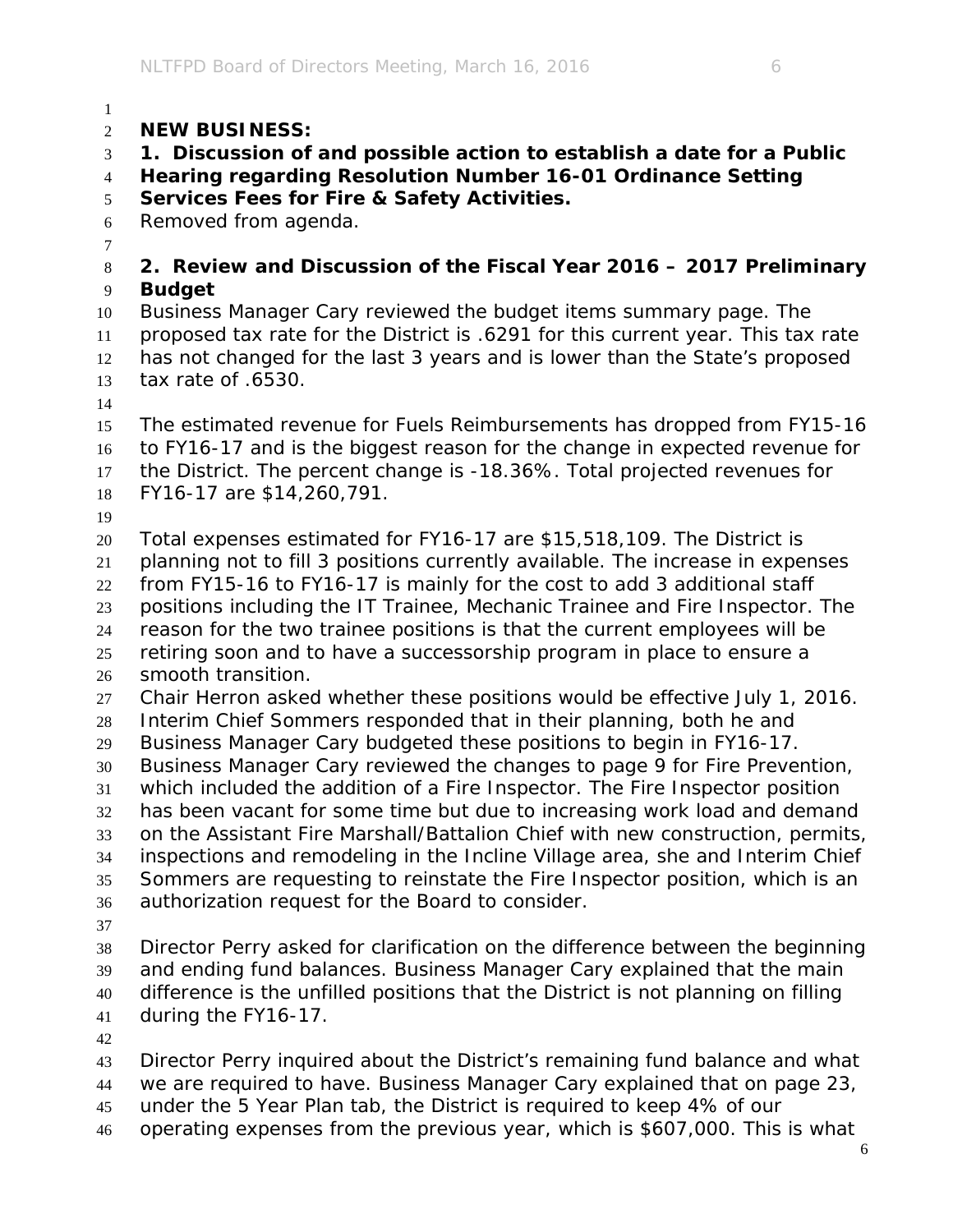we are required by NRS to have as an ending fund balance. Currently, our ending fund balance is \$4,325,669. Business Manager Cary explained that it is beneficial to keep a healthy ending fund balance in case the District needed to re-pay tax payers, again. Legal Counsel Menchetti advised that it is beneficial to the District to keep a healthy fund balance because there is still ongoing taxpayer litigation. Director Smith requested more information and the status on the District's unfunded liability and retiree medical expenses. Business Manager Cary addressed the concerns and informed the board that the District has about \$500,000 to contribute to the Retiree Benefits Investment Fund for fiscal 2015-2016 and there is an additional contribution of \$225,000 in the FY16- 17 budget. By the end of FY16-17, there will be \$750,000 that will go towards our 11 million dollar unfunded liability. Business Manager Cary then reviewed the Operating Requests located on 17 page 14 of the budget binder. The following items were discussed; 18 1. EMS/Ambulance Fund: Medical Supplies have increased year over year consistently because of technology and usage. For FY16-17, \$15,500 is being requested to cover the increasing costs. 2. Admin: IT Trainee/ Facilities and Professional Services is budgeted as \$111,824, with \$10,000 dedicated to Milliman Actuarial Study/GASB 45 and the remaining \$101,824 for the new position in IT, training and facility needs. 3. Operations & Supplies: Total for these requests is \$51,000 and includes updates to Stations 11 & 12 and maintenance at 219 East Enterprise. The District will collect bids before proceeding with any proposed work. 4. Prevention: Re-instate and hire for the Fire Inspector position and ½ of a software maintenance contract, which totals \$135,962. 5. Fleet: Hire for the Mechanic 1 Trainee position, which would total \$86,549. The total general fund amount from the Operations Requests made on Page 14 would be \$327,142. This includes the changes and additions listed above, as well as PPE, Equipment Supplies, and Rescue Operational requests. Business Manager Cary then directed the Board's attention to Capital Projects on page 16. The current requests for FY16-17 under Capital Projects include the following; 1. Buildings & Improvements: \$7,600 for a Fire Suppression system in Station 11 server room, \$18,223 for Controlled medications storage and tracking system and \$75,000 for a required remodel of Station 13 to bring the building up to code. 2. Vehicles: \$60,000 for two new ambulance lease costs, \$115,000 for the replacement of (2) old utility vehicles and an additional fuels management utility vehicle.